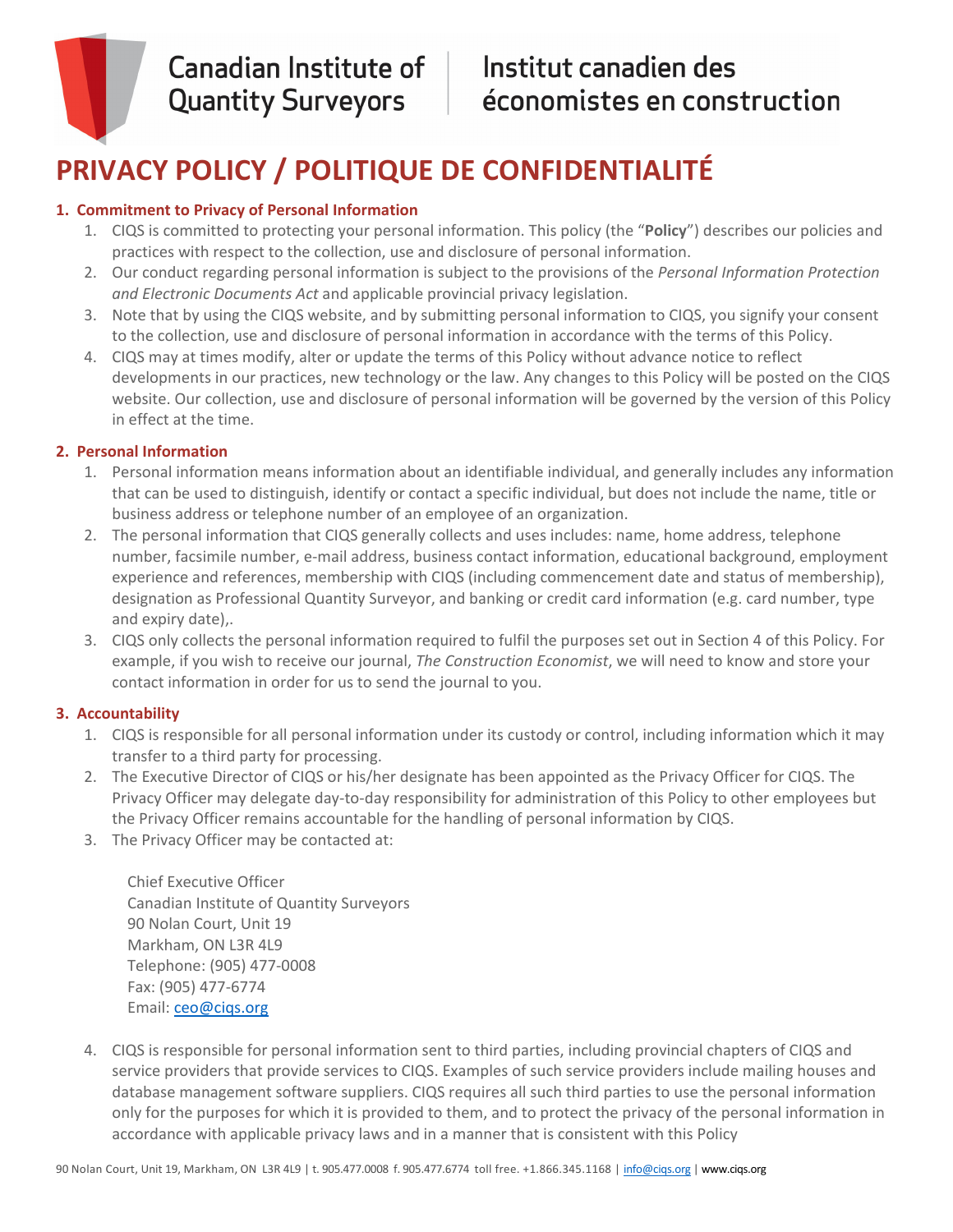- 5. Personal information collected by CIQS is stored in the CIQS database, the databases of provincial chapters of CIQS, and in hard copy, which are secured.
- 6. CIQS stores and processes personal information in Canada and in the United States.

## **4. Purposes for Collecting, Using and Disclosing Personal Information**

- 1. CIQS will identify the purposes for which personal information is collected, used or disclosed, at or before the time such information is collected.
- 2. Subject to this Policy, CIQS collects, uses and discloses personal information for the following purposes:
	- a. establishing and maintaining a bond between the organizations recognized by CIQS as members and representing such associations and their members in all matters of national or international concern or interest to the profession;
	- b. promoting and advancing the professional status of Quantity Surveyors in Canada to the highest standards of competence and integrity so as to ensure the protection of the public in all matters concerning the profession;
	- c. collaborating with other professions and organizations in the interest of the construction industry on national and international levels;
	- d. establishing, maintaining and coordinating in conjunction with affiliated chapters the highest standards of professional competence and integrity for all individual members through equivalent educational and professional development programs;
	- e. granting memberships and maintaining membership lists and contact information;
	- f. renewing memberships;
	- g. sending out our journal, *The Construction Economist*;
	- h. certifying qualified individuals as Professional Quantity Surveyors and Construction Estimator Certified professionals;
	- i. informing members of courses, events and activities which may be of interest to them;
	- j. processing registrations, including payment, for courses, events and activities;
	- k. carrying out the organization and administration of courses, events and activities;
	- l. complying with legal requirements;
	- m. identifying and selecting information services and service providers to meet members' needs or preferences;
	- n. carrying out other activities authorized by CIQS National Council from time to time.

## **5. Consent**

- 1. CIQS collects and uses personal information only with your consent, except as otherwise permitted or required by law.
- 2. Generally, CIQS will seek consent to use and disclose personal information at the same time it collects the information. However, CIQS may seek consent to use and disclose personal information after it has been collected, but before it is used or disclosed for a new purpose.
- 3. In determining the appropriate form of consent, CIQS will take into account the sensitivity of the personal information and the reasonable expectations of individuals regarding the proposed use or disclosure of that information.
- 4. When you provide your personal information to CIQS, such as your name, address, and telephone number, it will be available to our employees, provincial chapters and contractors for the purposes described in this Policy.
- 5. You have the option to not provide personal information to CIQS, and can choose to stop receiving communications from CIQS at any time.
- 6. You may withdraw your consent to the use of personal information for any purpose at any time by written request to CIQS at the address above. CIQS will explain the consequences of withdrawing consent. Please allow us a reasonable time to process any request to withdraw consent.

## **6. Limiting Use, Disclosure and Retention of Personal Information**

- 1. All personal information provided to CIQS will only be used for the purposes for which it was collected, as set out in this Policy, unless you have otherwise consented, or when required or permitted by law.
- 2. Other than as outlined in this Policy and as permitted or required by law, CIQS will not at any time disclose your personal information without your consent.

90 Nolan Court, Unit 19, Markham, ON L3R 4L9 | t. 905.477.0008 f. 905.477.6774 toll free. +1.866.345.1168 | info@ciqs.org | www.ciqs.org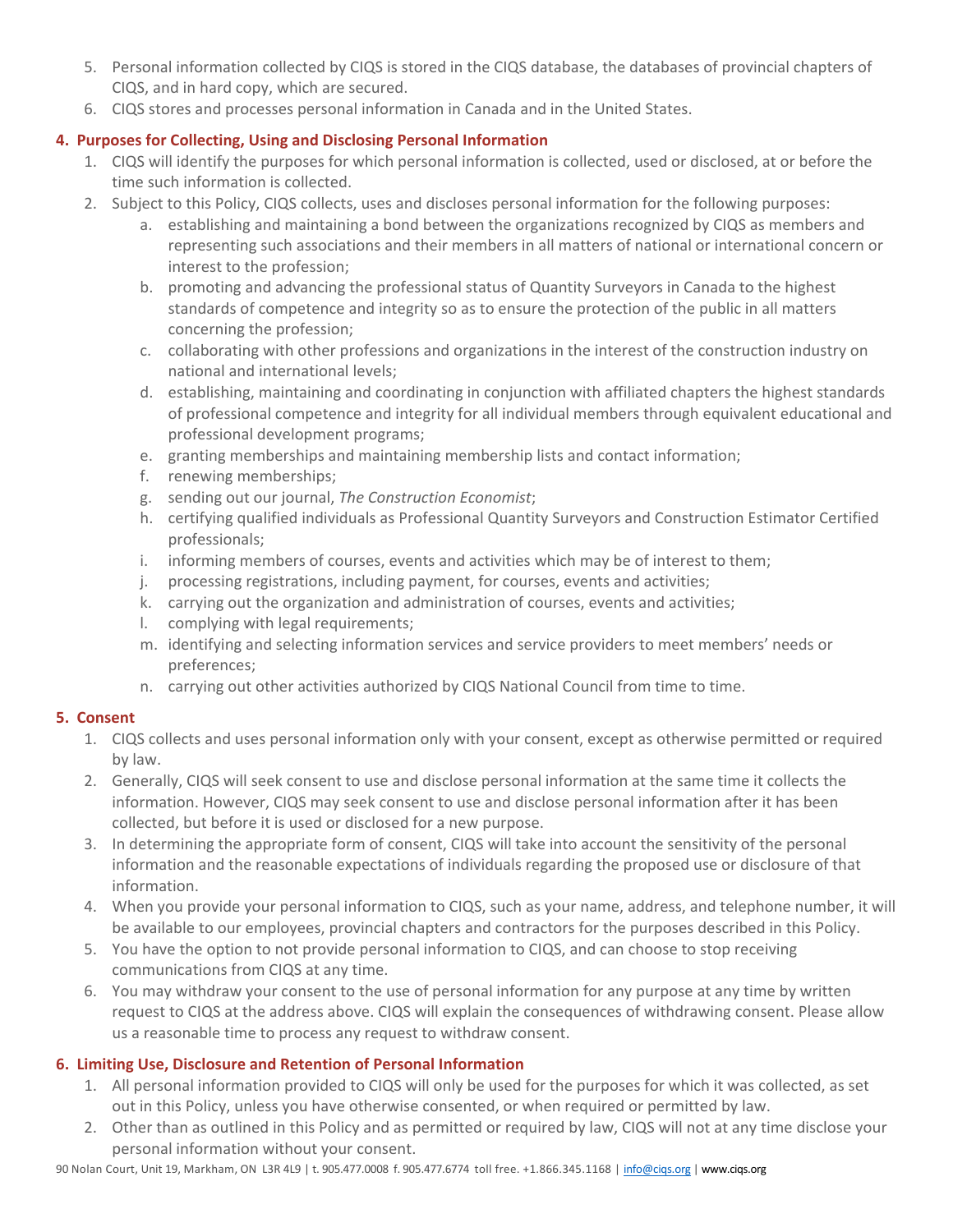- 3. CIQS may disclose personal information to provincial chapters of CIQS for the purposes set out in Section 4.
- 4. CIQS retains personal information for the period of time required to fulfill the purpose for which it was collected and in order to meet any legal, regulatory and contractual requirements.

#### **7. Accuracy**

1. CIQS does not routinely update personal information unless it is necessary to fulfil the purposes for which the information was collected. However, CIQS seeks to ensure that the personal information it uses is accurate and up to date to minimize the possibility that inaccurate personal information is used to decide about you. Please assist us by advising us of any inaccuracies you notice so that we may make appropriate corrections.

#### **8. Safeguarding Personal Information**

- 1. CIQS protects personal information against loss or theft, as well as unauthorized access, disclosure, copying, use, modification and destruction by using appropriate security safeguards.
- 2. Employees of CIQS with access to personal information are required to respect the confidentiality of that information pursuant to their employment agreement with CIQS.
- 3. CIQS implements methods of protecting personal information that include limiting access to the information, restricting access to offices where information is held, and use of technological measures such as passwords.
- 4. CIQS protects personal information that is disclosed to third parties through various measures. For more detail on third party requirements, see Section 3(d) of this Policy.

#### **9. Access**

- 1. An individual may request access to the information held about him or her at any time by contacting the Privacy Officer. CIQS will endeavour to respond to any such request as quickly as possible and, in any event, within the legally required time periods.
- 2. Subject to certain exceptions and limitations prescribed by law, an individual will be given access to any personal information CIQS holds about the individual. CIQS will correct or amend personal information that is shown to be incomplete or inaccurate.
- 3. When appropriate, the corrected or amended information will be transmitted to any third parties having access to the information in question.

#### **10. Website**

- 1. By using the CIQS website you agree to be bound by the terms of this Policy that are in effect at the time you access the website and by the terms and conditions of use of the CIQS website.
- 2. *SSL*. Whenever you access secure areas of the CIQS website, the use of Secure Sockets Layer (SSL) server authentication is in place to protect unauthorized access to the information you provide. This means that the information cannot be intercepted while it is being transferred from your computer to ours. When you access one of these secure areas, you will notice our uniform resource locator (URL) in your web browser change in two ways:
	- a. you will see a lock or key image in your browser;
	- b. you will notice the normal "http://" change to "https://" (the "s" is for secure).
	- c. *Cookies*. The CIQS website uses cookies which are small amounts of data that are transferred to a user's browser. Cookies are used to customize the site to an individual's interests or to retain personal information, such as a password, for the next visit. A user can set his or her browser not to accept cookies and still access the website, although as a result certain areas of the website may be unavailable or difficult to use.
- 3. *Non‐Personal Information*. All public areas of the CIQS website can be accessed without providing any personal information to CIQS. However, the website will automatically collect non-personal information about website users' Internet Protocol (IP) address, such as the date and time of your visit to the website, what type of internet browser was used, and the link that brought you to our website. The CIQS website collects this information to create statistics on website usage to help us improve our online services.
- 4. *Links*. The CIQS website contains links to third party websites, such as those chapters with CIQS. We provide these links to you as a convenience only; CIQS does not endorse or assume responsibility or liability for or control over these websites or their collection, use and disclosure of your personal information. If you choose to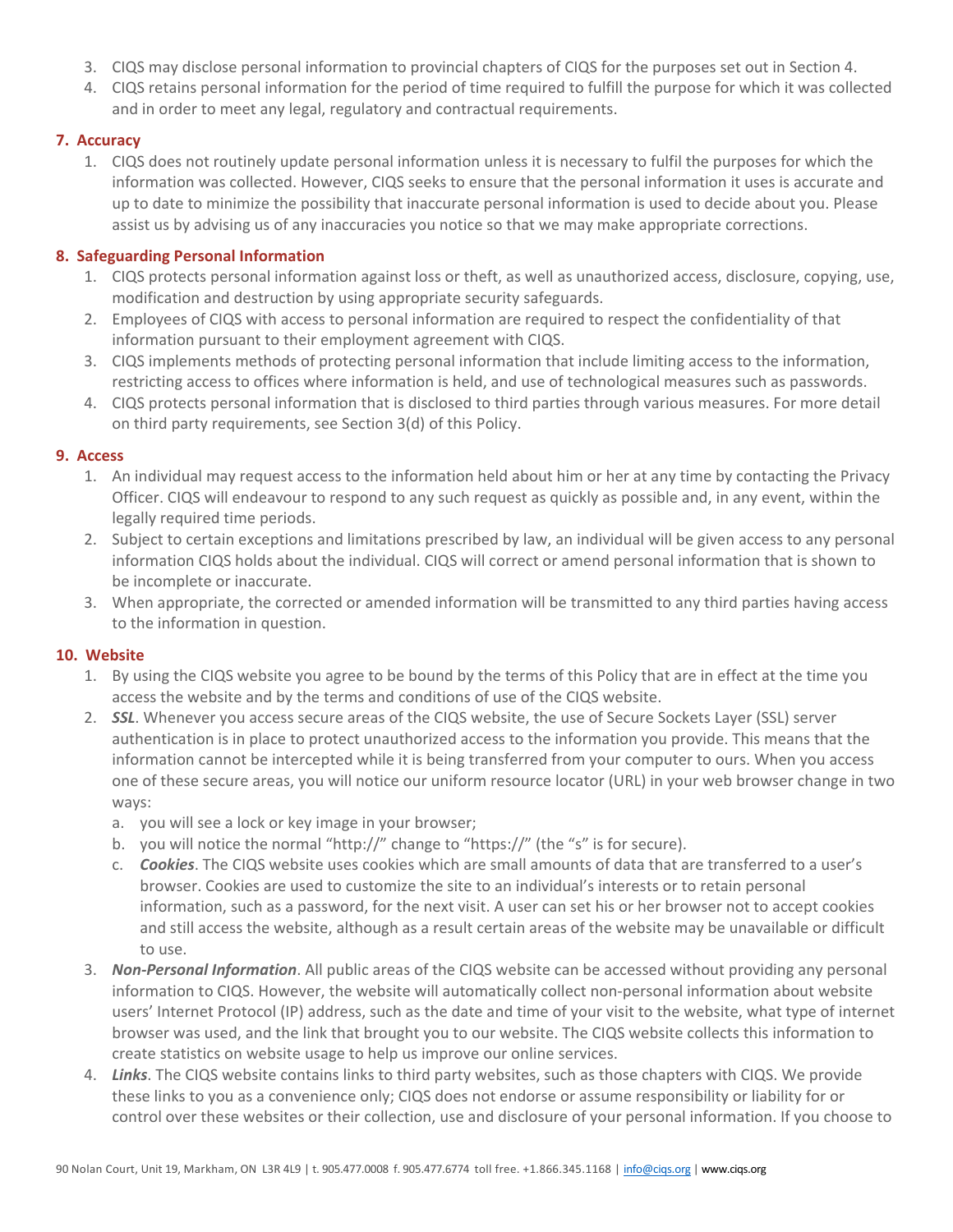go to one of these websites from the CIQS website, the only information that will be transferred to the new website is that you were directed there from the CIQS website.

#### **11. Questions and Complaints**

- 1. For further information about this Policy or the practices of CIQS related to personal information, or to make a complaint, please contact our Privacy Officer at the coordinates provided in Section 3 of this Policy.
- 2. CIQS will investigate all complaints and take appropriate action as a result of such investigation.

#### **1. Engagement à l'égard de la protection des renseignements personnels**

- 1. L'ICÉC s'engage à la protection de vos renseignements personnels. Cette politique (la Politique) décris nos politiques et pratiques en ce qui concerne la collecte, l'utilisation et la divulgation des renseignements personnels.
- 2. Notre conduite en ce qui concerne les renseignements personnels est sous réserve des dispositions de la Loi sur la protection des renseignements personnels et les documents électroniques.
- 3. Veuillez noter qu'en utilisant le site Web de l'ICÉC, et en soumettant vos renseignements personnels à l'ICÉC, vous signifiez votre consentement à la collecte, l'utilisation et la divulgation de vos renseignements personnels conformément aux termes de cette politique.
- 4. L'ICÉC peut, en tout temps, modifier ou faire la mise à jour des termes de cette politique sans préavis pour tenir compte de l'évolution dans nos pratiques, de la nouvelle technologie ou de la loi. Tout changement à cette politique sera affiché sur le site Web de l'ICÉC. Notre collecte, utilisation et divulgation des renseignements personnels seront régie par la version de cette politique en vigueur.

#### **2. Renseignements personnels**

- 1. Renseignement personnel signifie des renseignements relatifs à un individu identifiable et inclue généralement des renseignements qui peuvent être utilisés pour distinguer, identifier ou contacter un individu précis, mais n'inclue pas le nom, le titre, l'adresse d'affaires ou le numéro de téléphone d'un employé d'une organisation.
- 2. Les renseignements personnels qui sont généralement recueillis et utilisés par l'ICÉC incluent: nom, adresse résidentielle, numéro de téléphone, numéro de télécopieur, adresse courriel, coordonnées d'affaires, niveau de formation, expérience de travail et références, adhésion à l'ICÉC (incluant la date de début et le statut de membre), désignation en tant qu'Économiste en construction et informations bancaires ou carte de crédit (exemple, numéro de carte, type, date d'expiration),
- 3. L'ICÉC recueille seulement les renseignements personnels nécessaires aux finalités décrites dans l'article 4 de cette politique. Par exemple, si vous souhaitez recevoir notre journal, The Construction Economist, nous devrons connaître et conserver vos coordonnées afin de vous faire parvenir le journal.

#### **3. Responsabilité**

- 1. L'ICÉC est responsable de tous les renseignements personnels se trouvant sous sa garde ou son contrôle, incluant les renseignements qui peuvent être transmis à une tierce partie pour le traitement des données.
- 2. Le directeur général de l'ICÉC ou son représentant a été nommé agent responsable de la protection de la vie privée pour l'ICÉC. L'agent responsable de la protection de la vie privée peut déléguer ses responsabilités quotidiennes relatives à l'administration de cette politique à d'autres employés. Par contre, celui‐ci demeure responsable en ce qui concerne le traitement des renseignements personnels par l'ICÉC.
- 3. Les coordonnées de l'agent responsable de la protection de la vie privée:

#### Chef de la direction

 Institut canadien des économistes en construction 90 Nolan Court, Unité 19 Markham, ON L3R 4L9 Téléphone: (905) 477‐0008 Télécopieur: (905) 477‐6774 Courriel: ceo@ciqs.org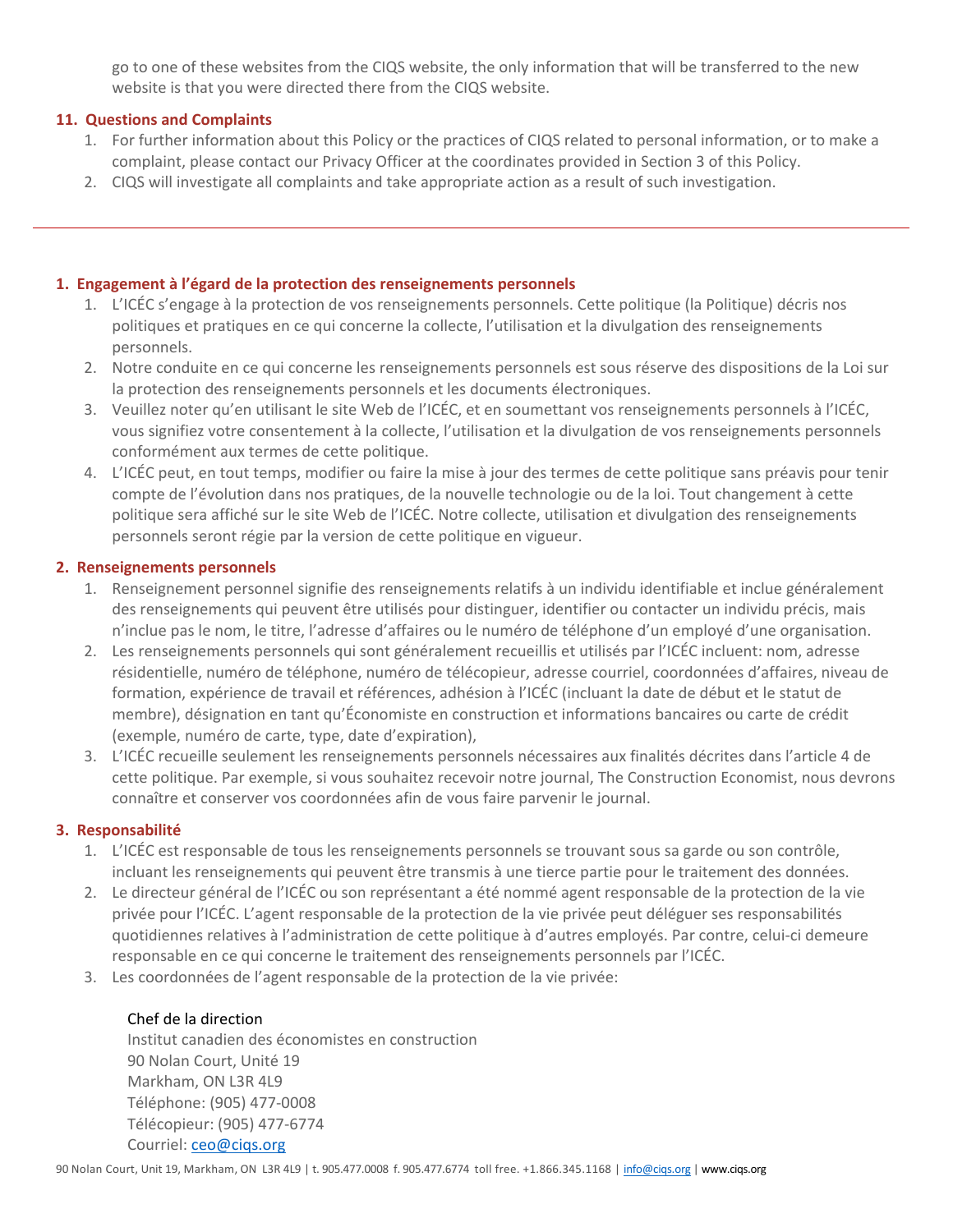- 4. L'ICÉC est responsable des renseignements personnels transmis à une tierce partie, incluant les chapitres provinciaux de l'ICÉC et les fournisseurs de services utilisés par l'ICÉC. Les firmes de publipostage, les fournisseurs de logiciels et gestionnaires de bases de données sont quelques exemples de fournisseurs de services. L'ICÉC exige que les renseignements personnels soient utilisés par des tierces parties seulement aux fins pour lesquelles ils ont été fournis et que la confidentialité de ces renseignements soit protégée. Le tout conformément aux lois sur la protection de la vie privée applicables pour ainsi assurer la cohérence avec cette politique.
- 5. Les renseignements personnels recueillis par l'ICÉC sont conservés dans la base de données de l'ICÉC, les bases de données des chapitres provinciaux de l'ICÉC et sécurisés en copie papier.
- 6. L'ICÉC conserve et traite les renseignements personnels au Canada et aux États Unis.

#### **4. L'objectif de la collecte, l'utilisation et la divulgation des renseignements personnels**

- 1. L'ICÉC établira les fins pour lesquelles les renseignements personnels sont recueillis, utilisés ou divulgués, et ce, au moment de leur cueillette ou ultérieurement.
- 2. Assujetti à cette Politique, l'ICÉC recueille, utilise et divulgue les renseignements personnels pour les fins suivantes:
	- a. L'établissement et le maintien des liens entre les organisations reconnues par l'ICÉC en tant que membres et la représentation de telles associations et leurs membres dans toutes questions d'intérêt national ou international ou d'intérêt à la profession.
	- b. La promotion et l'avancement du statut professionnel des Économistes en construction au Canada, et ce, aux normes de compétence et d'intégrité les plus élevées afin d'assurer la protection du public dans toutes questions concernant la profession;
	- c. La collaboration avec les autres professions et organisations dans l'intérêt de l'industrie de la construction au niveau national et international;
	- d. L'établissement, le maintien et la coordination en liaison avec les chapitres affiliés, et ce, aux normes de compétence professionnelle et d'intégrité les plus élevée pour tous les membres individuels par des programmes éducatifs et de développement professionnel équivalent;
	- e. L'autorisation des adhésions et le maintien de la liste de membres et des coordonnées;
	- f. Le renouvellement des adhésions;
	- g. L'envoi de notre journal, The Construction Economist;
	- h. La certification des individus qualifiés en tant qu'Économistes en construction agréé et Estimateurs en construction certifiés;
	- i. La diffusion d'information au sujet des formations, événements, activités qui peuvent intéresser les membres;
	- j. Le traitement des inscriptions, incluant les paiements pour les formations, événements et activités;
	- k. L'organisation et l'administration des formations, événements et activités;
	- l. Le respect des exigences légales;
	- m. L'identification et la sélection des services d'information et fournisseurs de services dans le but de combler les besoins et tenir compte des préférences des membres;
	- n. Effectuer les autres activités autorisées par le Conseil national de l'ICÉC de temps à autre.

#### **5. Consentement**

- 1. L'ICÉC recueille et utilise les renseignements personnels seulement avec votre consentement, sauf si cela est permis ou exigé légalement.
- 2. Généralement, l'ICÉC demandera le consentement pour utiliser et divulguer les renseignements personnels au même moment que la collecte de renseignements. Toutefois, l'ICÉC peut demander le consentement pour l'utilisation et la divulgation des renseignements personnels après la collecte, mais avant que les renseignements soient utilisés ou divulgués à de nouvelles fins.
- 3. Afin de déterminer la méthode de consentement appropriée, l'ICÉC tiendra compte de la sensibilité des renseignements personnels et des attentes raisonnables des individus concernant l'utilisation ou la divulgation proposées.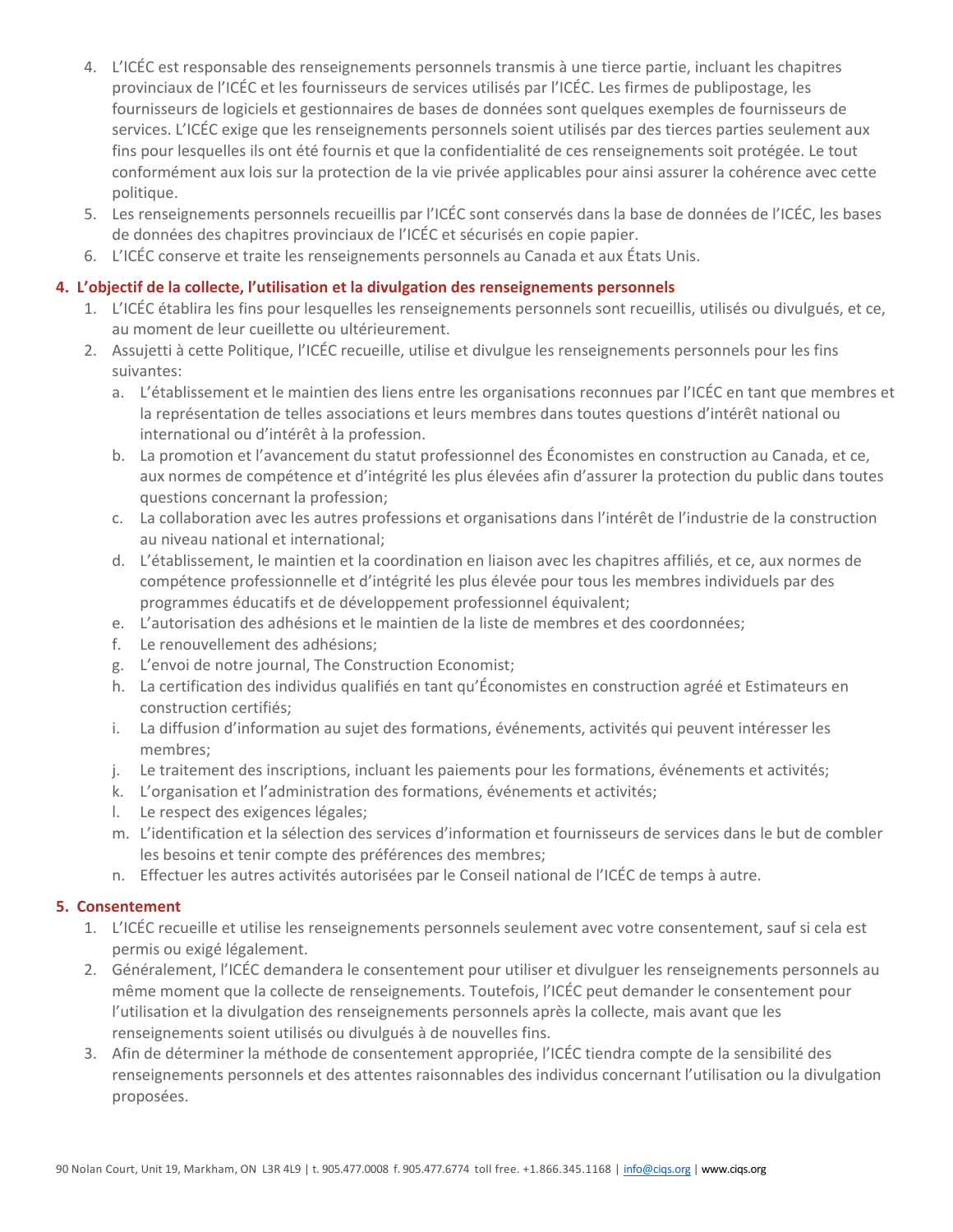- 4. Lorsque vous fournissez vos renseignements personnels à l'ICÉC, tels que votre nom, votre adresse et votre numéro de téléphone, ils seront disponibles à nos employés, chapitres provinciaux et sous-traitants pour les fins décrites dans cette politique.
- 5. Vous avez l'option de ne pas fournir vos renseignements personnels à l'ICÉC et vous pouvez, en tout temps, choisir de ne plus recevoir les communications de l'ICÉC.
- 6. En tout temps, vous avez le droit de retirer votre consentement à l'égard de l'utilisation de vos renseignements personnels, et ce, en fournissant une demande écrite à l'ICÉC à l'adresse mentionnée ci‐haut. Dans ce cas, l'ICÉC vous expliquera les conséquences qui découleront de ce retrait.

#### **6. Limitations de l'utilisation, de la divulgation et de la conservation des renseignements personnels**

- 1. Tous les renseignements personnels fournis à l'ICÉC seront utilisés qu'aux fins pour lesquelles ils ont été recueillis, comme stipulé dans cette Politique, à moins que vous ne consentiez à un autre usage ou que la loi l'exige ou le permette.
- 2. Autre que stipulé dans cette politique et tel que permis ou exigé par la loi, l'ICÉC à aucun moment, ne divulguera vos renseignements personnels sans votre consentement.
- 3. L'ICÉC peut divulguer les renseignements personnels aux chapitres provinciaux de l'ICÉC aux fins énoncées dans l'article 4.
- 4. L'ICÉC ne peut conserver vos renseignements que le temps nécessaire aux fins pour lesquelles ils ont été recueillis et dans le but de répondre aux exigences légales, réglementaires et contractuelles.

#### **7. Exactitude**

1. L'ICÉC ne fait pas la mise à jour des renseignements personnels sur une base régulière, mais seulement lorsque nécessaire, et ce, dans le but de parvenir aux fins à l'origine de la collecte des renseignements. Toutefois, l'ICÉC cherche à assurer l'exactitude des renseignements personnels lorsqu'elle l'utilise pour prendre des décisions qui vous concernent.

#### **8. La protection des renseignements personnels**

- 1. L'ICÉC protège les renseignements personnels contre la perte ou le vol, de même que l'accès non autorisé, la divulgation, la reproduction, l'utilisation, la modification et la destruction en utilisant des mesures de sécurité adaptées.
- 2. Les employés de l'ICÉC ayant accès aux renseignements personnels doivent respecter la confidentialité de cette information en vertu de leur contrat de travail avec l'ICÉC.
- 3. L'ICÉC met en oeuvre des méthodes de protection des renseignements personnels en limitant l'accès à ces renseignements, ainsi que l'accès aux locaux où les renseignements sont conservés et utilise des mesures technologiques telles que des mots de passe.
- 4. L'ICÉC protège les renseignements personnels qui sont divulgués aux tierces parties en utilisant plusieurs mesures. Pour de plus amples détails en ce qui concerne les exigences des tierces parties, veuillez consulter l'article 3 (d) de cette Politique.

#### **9. Accès**

- 1. Un individu peut consulter ses renseignements personnels sur demande à un moment quelconque en contactant l'agent de la protection de la vie privée. L'ICÉC répondra à de telles demandes dans les plus brefs délais comme prévu par la loi.
- 2. Assujetties à certaines exceptions et limitations prescrites par la loi, un individu aura accès à tous les renseignements personnels conservés par l'ICÉC qui le concerne. L'ICÉC fera la correction ou la modification de renseignements personnels qui se révèlent incorrects.
- 3. Les renseignements corrigés ou modifiés seront transmis aux tierces parties ayant accès à l'information en question, et ce, au moment opportun.

#### **10. Site Web**

- 1. En utilisant le site Web de l'ICÉC, vous acceptez d'être lié(e) par les conditions de cette politique qui sont en vigueur au moment où vous y accédez et par les conditions générales d'utilisation du présent site Web.
- 2. *SSL*. Lorsque vous accédez aux domaines sécurisés du site Web de l'ICÉC, le protocole de chiffrement SSL (Secure Socket Layer) du serveur est en place pour protéger vos renseignements contre l'accès non autorisé. Cela signifie que les renseignements ne peuvent pas être interceptés lorsqu'ils sont transférés de votre ordinateur au

90 Nolan Court, Unit 19, Markham, ON L3R 4L9 | t. 905.477.0008 f. 905.477.6774 toll free. +1.866.345.1168 | info@ciqs.org | www.ciqs.org